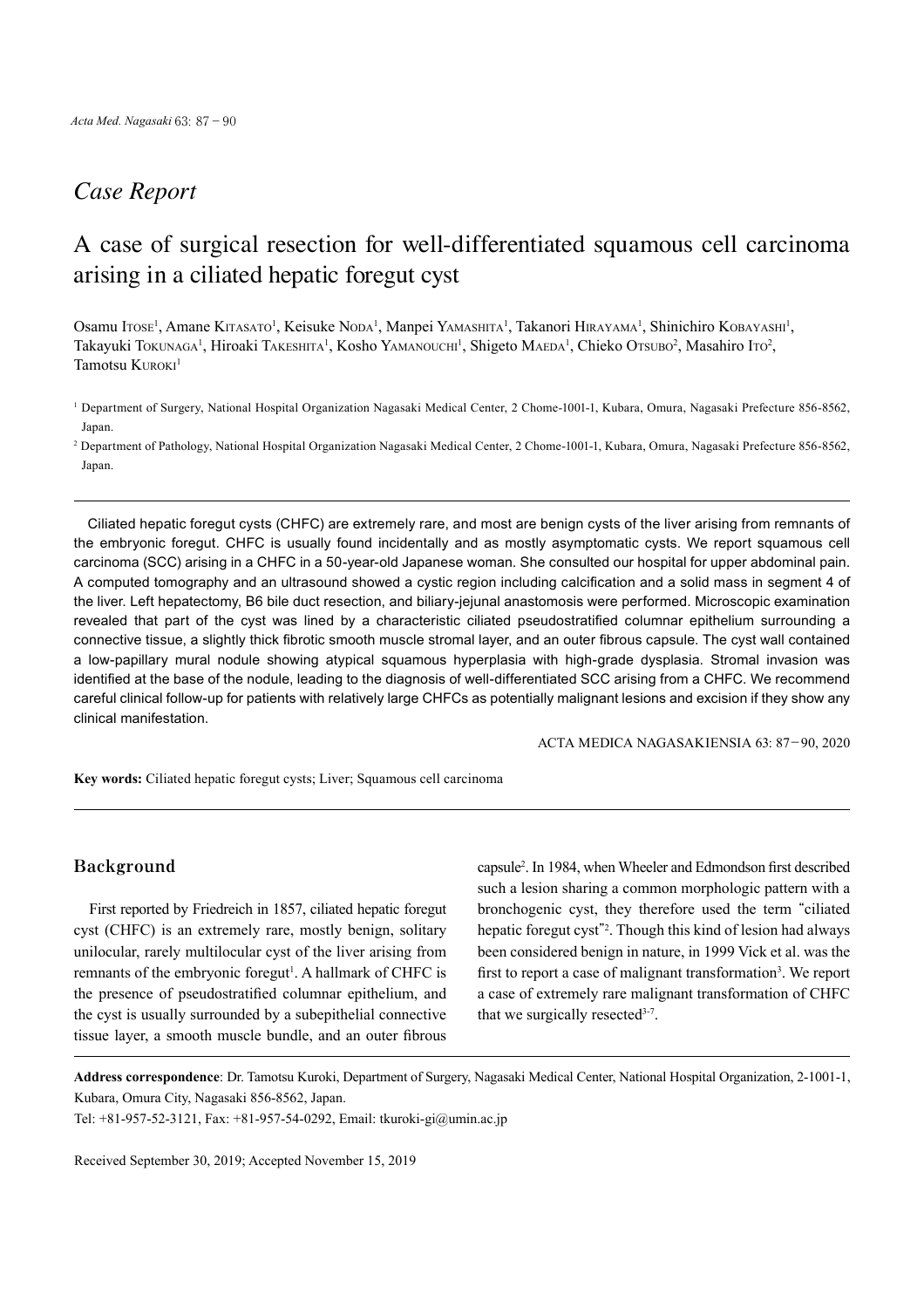88 Osamu Itose et al.: Squamous cell carcinoma from CHFC

#### **Case**

A 50-year-old Japanese woman with no remarkable medical history consulted our hospital for upper abdominal pain that she had been experiencing for a few days after the onset of cold symptoms. Physical examination revealed deep tenderness in the upper abdomen. Laboratory studies revealed a slight elevation of white blood cells (91.00 cells/mm<sup>3</sup>), elevation of alkaline phosphate (ALP) 500 U/ml, γ-glutamyl transferase ( $\gamma$ -GTP) 139 U/ml, C-reactive protein (CRP) 2.64 mg/dl, and CA19-9 397.7 U/ml. Aspartate transaminase (AST), alanine aminotransferase (ALT), total bilirubin, and other serological markers (AFP, PIVKA-2, CEA) were within normal limits. Computed tomography (CT) showed a 4cm indeterminate cystic region including calcification and mural nodule in segment 4 of the liver (Figure 1). An endoscopic retrograde cholangiography (ERC) showed stenosis of the B6-posterior biliary branch by compression of the cystic lesion, and there was no evidence of communication between the cystic lesion and the bile duct radiologically (Figure 2). Due to the preoperative diagnosis of mucinous cyst neoplasm, the patient underwent left hepatectomy.To complete the tumorresection, the B6-posterior biliary branch involved by the cystic tumor was resected and B6-posterior biliaryjejunal anastomosis was performed. Gross examination showed a liver cystic tumor 4 cm in diameter with a mural nodule displaying a smooth white inner surface (Figure 3). Microscopic observation revealed that part of the cyst was lined by a characteristic ciliated pseudostratified columnar epithelium surrounding the connective tissue, a slightly thick fibrotic smooth muscle stromal layer, and an outer fibrous capsule, compatible with a diagnosis of CHFC (Figure 4A, B). Most of the inner surface



**Figure 1.** A computed tomography scan of the abdomen showed a cystic region including calcification and solid mass in segment 4 of the liver.



**Figure 2.** An endoscopic retrograde cholangiography showed stenosis of the B6-posterior biliary branch by compression of the cystic lesion. There was no evidence of communication between the cystic lesion and the bile duct. Arrow indicates the stenosis of the B6-posterior biliary branch.



**Figure 3.** Gross examination showed a liver cystic tumor with a mural nodule displaying a smooth white inner surface.

was lined by metaplastic squamous epithelium. In and around the mural nodule area, an atypical squamous hyperplasia with hyperkeratosis and anisonucleosis, numerous nuclear divisions, and disordered nuclear polarity were observed. Stromal invasion was observed at the base of the mural nodule. Immunohistochemically, p53 was found to be overexpressed in dysplastic squamous cells. The high-grade dysplasia and the stromal invasion led to a diagnosis of well-differentiated SCC arising from CHFC (Figure 5A, B). No vascular invasion was identified. The resection margins were negative for malignancy. There was evidence of communication between the cystic lesion and the B6-posterior biliary branch microscopically. At 12 months of follow-up, a recurrent lesion was detected in segment 5 of the liver. The patient underwent partial hepatectomy. At 18 months of follow-up, surveillance CT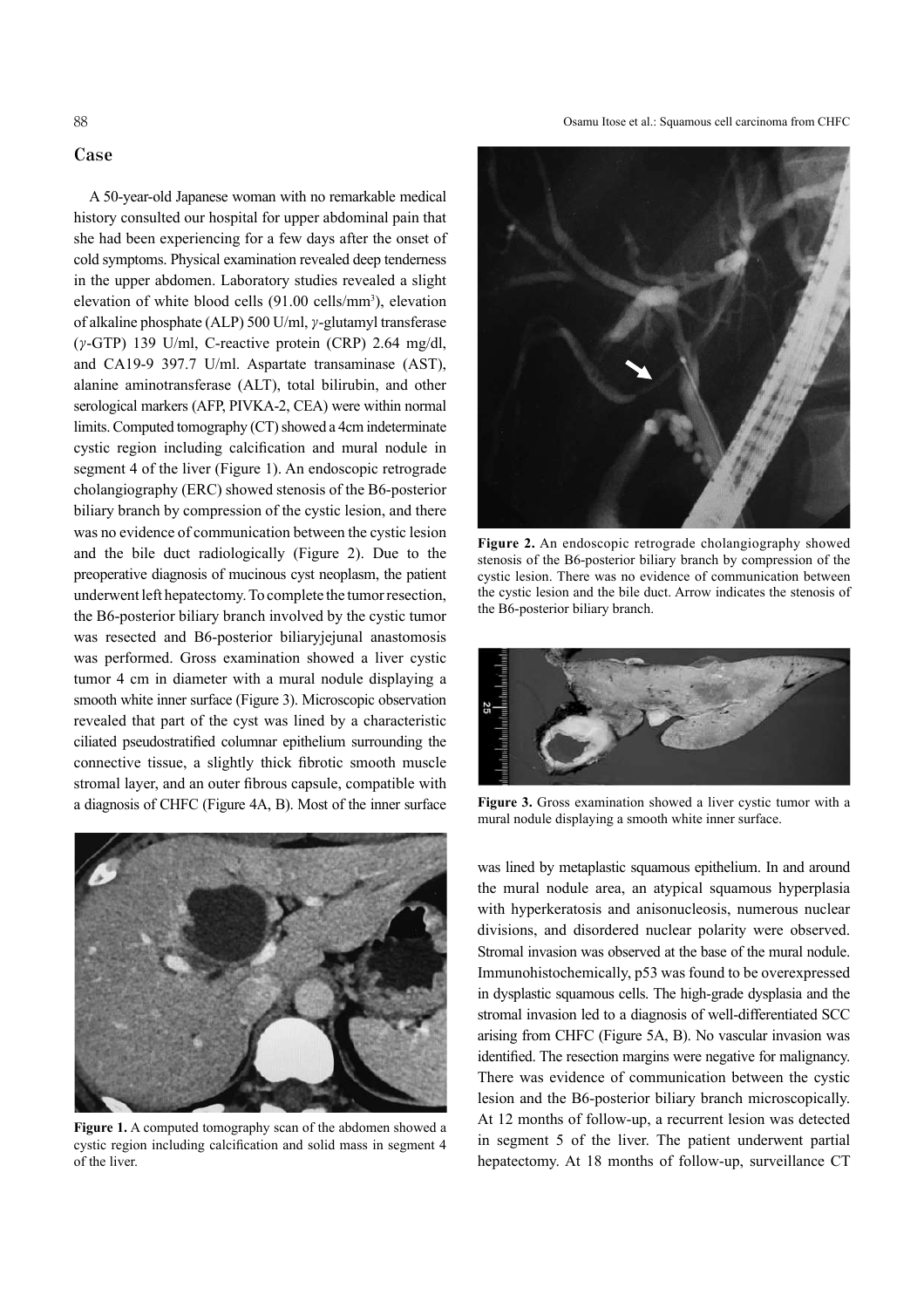Osamu Itose et al.: Squamous cell carcinoma from CHFC 89



**Figure 4.** (A) Part of the cyst was lined by a characteristic ciliated pseudostratified columnar epithelium. (B) Most of the inner surface was lined by a metaplastic squamous epithelium surrounding connective tissue, a slightly thick fibrotic smooth muscle stromal layer, and an outer fibrous capsule.



**Figure 5.** (A) In and around the papillary mural nodule, atypical squamous hyperplasia with mild hyperkeratosis was observed. (B) High-grade dysplasia with anisonucleosis, mitotic figures, and disordered nuclear polarity were observed. At the base of the nodule, the basement membrane was destroyed, and tumor cell invasion into the connective tissue was found to be associated with inflammatory cell infiltration.

demonstrated evidence of extrahepatic recurrence as peritoneal dissemination. At 30 months of follow-up, the patient is currently receiving systemic chemotherapy using docetaxel.

## **Discussion**

CHFC is rare lesion believed to arise during embryonic development. The foregut extends from the oropharynx to the hepatic diverticulum. The oropharynx, esophagus, stomach, duodenum, liver, gallbladder, pancreas, tracheobronchic tree, and lungs develop as a consequence of the branching of the foregut. At 4 weeks, the embryo liver appears as a diverticulum from the ventral part of the last area of the

foregut. CHFC may occur as either an anomalous, detached primordium of the hepatic diverticulum or an independent bud from the nearby enteric foregut<sup>5,8</sup>. CHFC usually presents as incidental and mostly asymptomatic findings at autopsy, during surgery, or on imaging studies. To our knowledge, only 5 other cases of carcinomatous degeneration of CHFC have been published in the English literature<sup>3-7</sup>. As our case shows, neoplastic transformation of CHFC would arise from squamous dysplasia. The observation of gradually increasing expression of p53 supports this hypothesis. While our patient is alive with recurrence after 30 months of follow-up, 3 of the 5 cases in the literature died or relapsed within a year<sup>3,4,7</sup>. Since there is no evidence of available chemotherapy, surgical resection is the only therapeutic approach thus far. However,